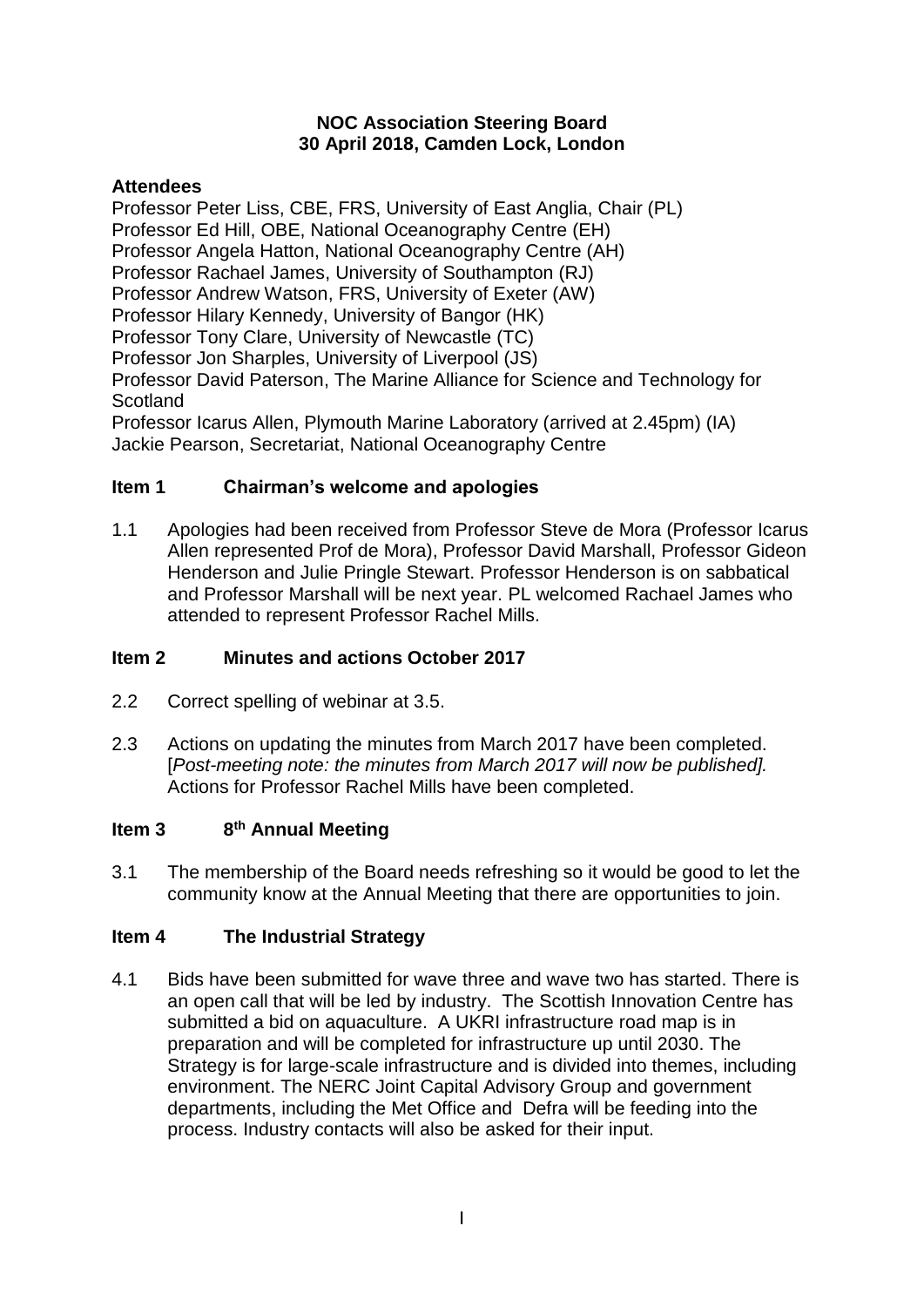- 4.2 In 2032 the RRS *James Cook* will be 25 years old. If NOC applies to replace her on the road map, this may not get support from NERC. The NOC Association produced the publication, Scanning [the Horizon](http://noc.ac.uk/files/documents/about/2013_Scanning%20the%20Horizon.pdf) which stated that platforms are needed for high level sampling and large volume biological and physical sampling. By 2030 the new ship won't necessarily look like the *James Cook.* There needs to be more horizon scanning and marine industry should be involved.
- 4.3 PL asked about deep sea vessels and work in-shore and in the coastal region and whether these activities will become fully autonomous. The US tried cabled observatories but these weren't a great success. This needs to be discussed with industry. We haven't made as much progress as we could have done. If there is more investment, e.g. more sensors, there may be more interest from industry. The aerospace industry is a good example. One of the themes on the Strategy is on artificial intelligence. It would be good to hear the NERC view on this. TC reminded members about the Shell Ocean Discovery XPRIZE.

#### **Item 5 MSCC Update**

- 5.1 The MSCC met in March. An update of the strategy will be published soon. The Government Office for Science Foresight project report, [Future of the](https://www.gov.uk/government/publications/future-of-the-sea--2)  [Seas](https://www.gov.uk/government/publications/future-of-the-sea--2) was published in March 2018 and includes the pillars of national interest, marine economy, environment and social dimensions and more strategic, long-term, globally-facing plan. At the NOC Association Annual Meeting, Defra's Dr Simon Brockington will give his view on the MSCC and the other working groups.
- 5.2 The Commonwealth Heads of Government Meeting (CHOGM) met in April in London and a number of commitments were made, including around coral reef protection and marine plastics. The CHOGM Secretariat has been working on the Commonwealth Blue Charter. Thérèse Coffey, Parliamentary Under Secretary of State at Defra, attended a number of the events held, including the marine showcase held at the National Oceanography Centre. Cefas bought their ship into London and highlighted issues concerning the waters of commonwealth island states that are now getting new infrastructure to help manage their environment. The events helped to raise the profile of UK marine science and the UK will continue to Chair the CHOGM for the next couple of years.

#### **Item 6 National Capability (NC) programme update**

6.1 AH talked about the NC long-term science single programme (National Capability Science - Single Centre (NCS-SC)), Climate Linked Atlantic Sector Science (CLASS) programme which involves SAMS, SAHFOS/MBA, SMRU, NOC. CLASS starts on 1 April and will run for five years and aims to provide data, models and technology to help understand impacts of climate change and human activities on Atlantic Ocean environments. CLASS will underpin a range of actions including UK commitments to international observing programmes and will involve development and deployment of marine robotic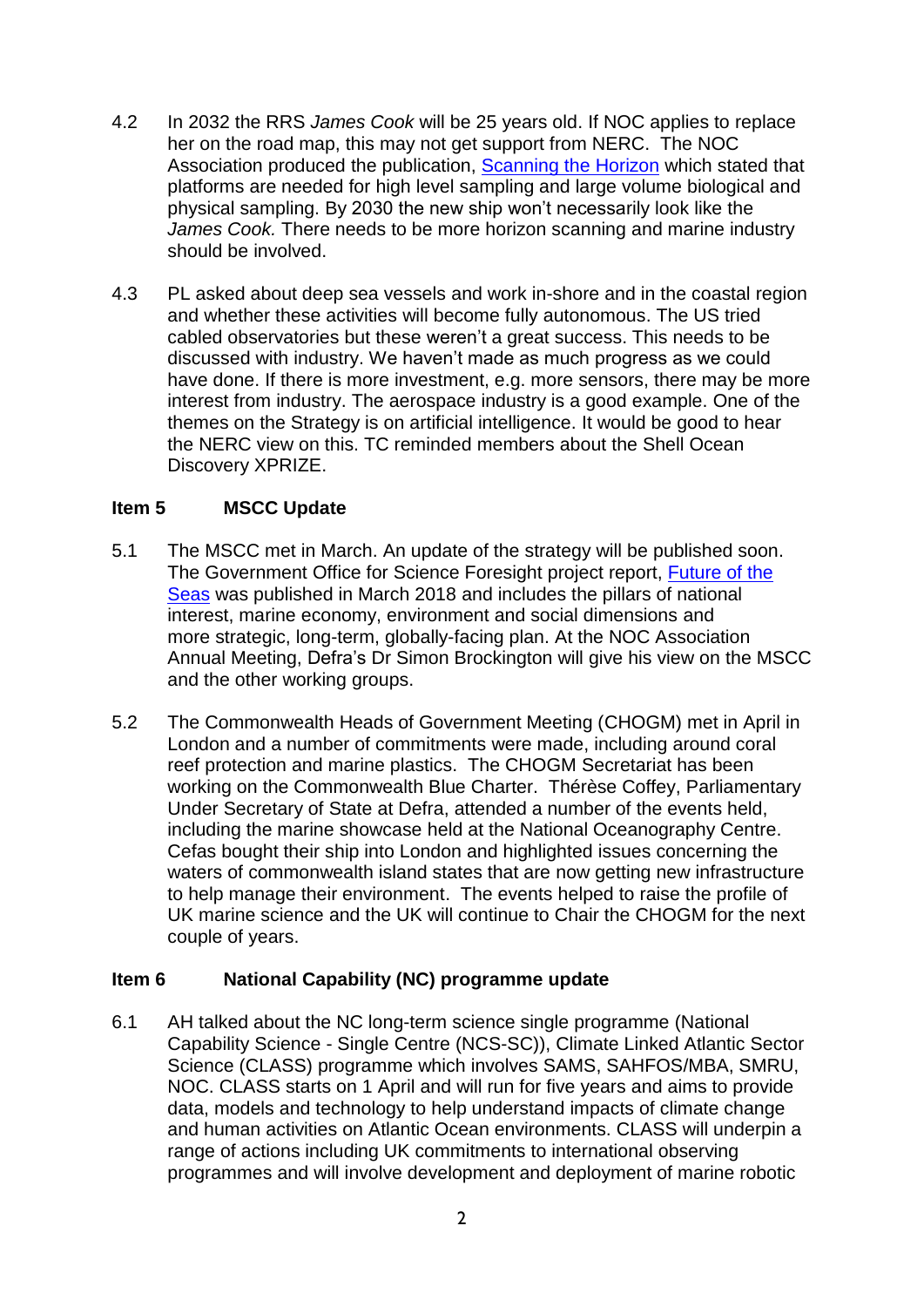platforms and sensors, combined with ocean modelling and satellite remote sensing.

- 6.2 The Atlantic Meridional Transect programme is funded by NERC NC and informs on changes in biodiversity and function of the Atlantic ecosystem. Only limited funding is available, however, so the UK needs to engage with as many international colleagues as possible. This point will be highlighted during the talk to be given by Dr Penny Holliday at the NOC Association Annual Meeting. It would be helpful if members of the Board could suggest scientists who could participate.
- 6.3 AW queried whether there is any funding available from NERC as the situation has become difficult on mixed science programmes. AH advised NC funding has been cut so there is a limit on how many NC staff can participate on expeditions, creating opportunities for other to participate. Expeditions may be highlighted on the POGO web site. NOC will issue an expedition programme for the next five years to enable scientists to apply to take part. Upcoming expeditions include one to the Darwin Mounds and Whittard Canyon. It is hoped to engage more participants, including students. AW said that historically, extra money was provided to enable other members of the community to participate and this was a good initiative. AH would mention this to NERC's Professor Tim Wheeler and asked if AW could also highlight this.
- 6.4 The CLASS programme has funding of  $\sim$  £23M, over five years. There will be an Executive Board and Advisory Group which will include Hermione Coburn (Dynamic Earth), David Marshall, Murray Roberts, Helene Hewitt (MET Office), Rowan Sutton, Peter Liss, Rachel Mills and Stephen Dye. The NOC Association can help. PL mentioned that the new NERC Council includes Gideon Henderson, Julia Slingo and Karen Lockte. Although Council is now smaller, it is more scientifically focused.
- 6.5 When UKRI formed, the funding was ring-fenced between the elements. At the moment, each Council keeps its own budget. Once UKRI is running, they may decide, during the next Comprehensive Spending Review, to vary the balance between the councils. Although the Research Councils (RC) have tried to increase their baselines, RC budgets are unlikely to increase. UKRI is driven by new funding initiatives and large sums of money are supporting small areas. e.g. the Global Challenges Research Fund (GCFR) and the Industrial Strategy Research Fund. The Strategic Priorities Fund is another new programme.
- 6.6 PL referred to the on-going concern that there have been fewer marine PhD studentships since the introduction of Doctoral Training Partnerships (DTPs). Data from NERC seems to confirm this. During the years before the DTPs (2010 – 2013), marine science, on average, achieved 87 PhDs per year. The figure from 2014 – 2017 reduces to 74, so the concern is confirmed. PL advised that he did not receive figures for 2017 so had had to scale them but nonetheless, the numbers have declined. AH asked if studentship numbers have decreased in general but PL said that this was not the case.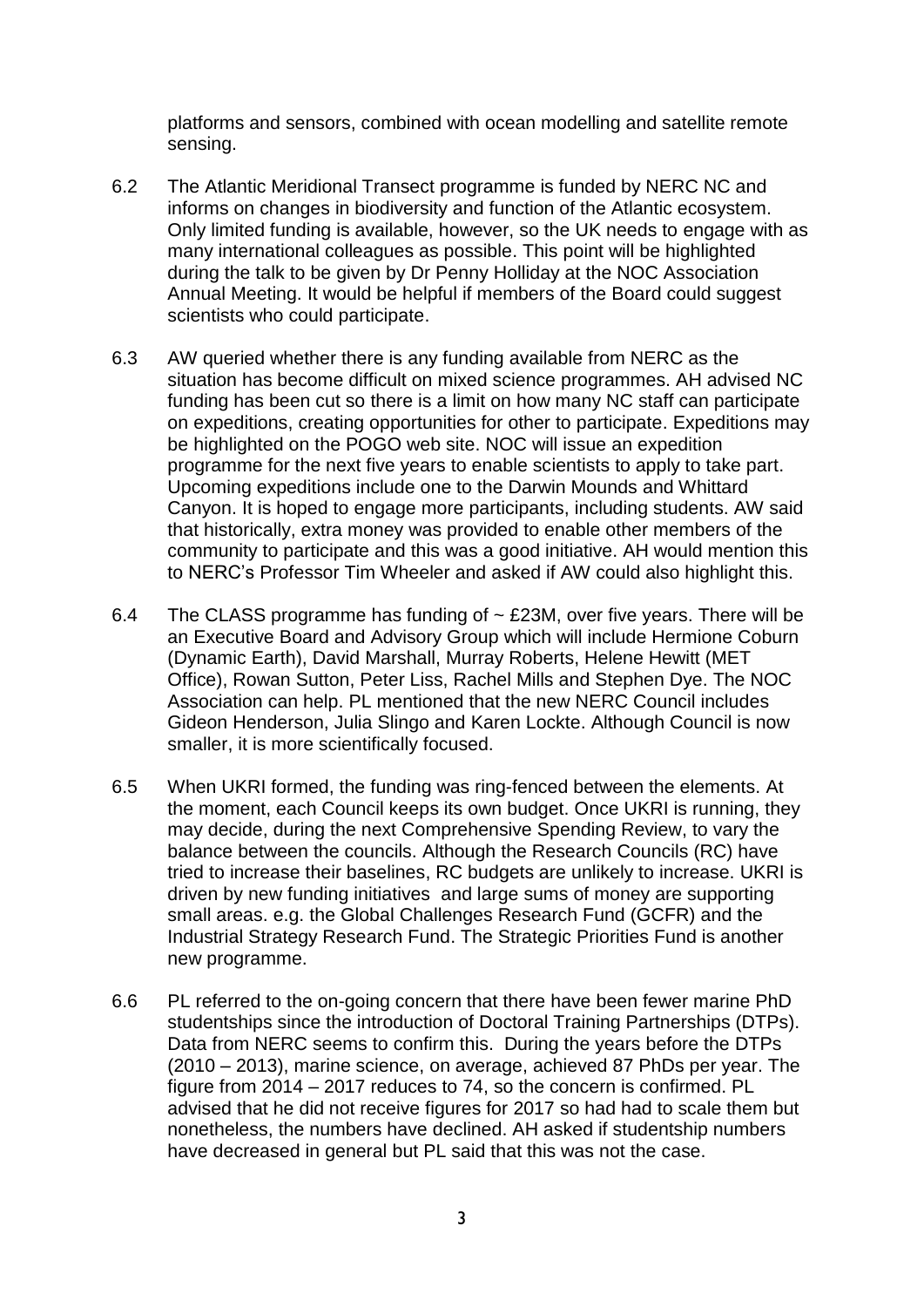### **Item 7 NOC demerger**

- 7.1 NOC has negotiated the terms of the separation from NERC and issues concern transfer of assets, indemnities against liability, governance and the question around the financial resilience of the organisation.
- 7.2 The next phase is dependent upon NERC, which does not have delegated authority to cover all the areas, some of which will need Treasury approval. There is slippage in the time table and although we'd hoped to complete by November 2018, this is unlikely. It will now be May or April 2019 for the golive. We anticipate setting up the company limited by guarantee soon.

#### **Item 8 Future role of the NOC Association**

- 8.1 PL spoke about the intention for the NOC Association to have observer status on the new NOC Board. The Association will become even more important after NOC splits from NERC to ensure that the community retains a voice. EH referred to para. three of meeting paper (1) *,* **Proposed changes to the NOC Association.** The focus is about engagement of the science community with the NOC-led NC-funded capability. NC is what makes NOC the national centre. A national role is around the NOC-led NC, some of which goes beyond and into institutions which are not NOC, e.g. PML. (1)*The paper is not for onward circulation.*
- 8.2 EH referred to para. 13 noting that there have been changes. NOC now has an even stronger role. The NC bids have been submitted and led by NOC, at NERC's request. At the moment, the NOC Association tends to focus on what NOC delivers, perhaps forgetting that others, e.g. PML are worthy of equal scrutiny, in terms of the area they deliver.
- 8.3 The financial situation has changed radically since 2010 and the table on page three shows the extent, e.g. 10% of NOC's entire science budget is marine focused NC science so only focusing on this 10% is unbalanced. In terms of NOC science, NC is less than 30% of everything we do. The rest of NOC science funding is competed so it is important to look at NC but not focus on this. In terms of governance, NOC will not be answerable directly to NERC although NERC will still have a strong influence. The observer status should not be focus on 10% of our budget. If the focus is on the 57% (including NMF, Data and S&F), this would make more sense. Resources are constrained and funded through the NC budget but spread thinly.
- 8.4 The Association is a key vehicle for engagement for the marine science community. The Association will not spread itself across all aspects of NOC though and should avoid duplication e.g. avoid overlap with the Challenger Society. We also have the Marine Facilities Advisory Board (MFAB) which is a big slice of the 57%. It may be sensible for MFAB to be within the NOC Association. EH referred to the single science bid and suggested it may make sense to draw the MFAB into the NOC Association.